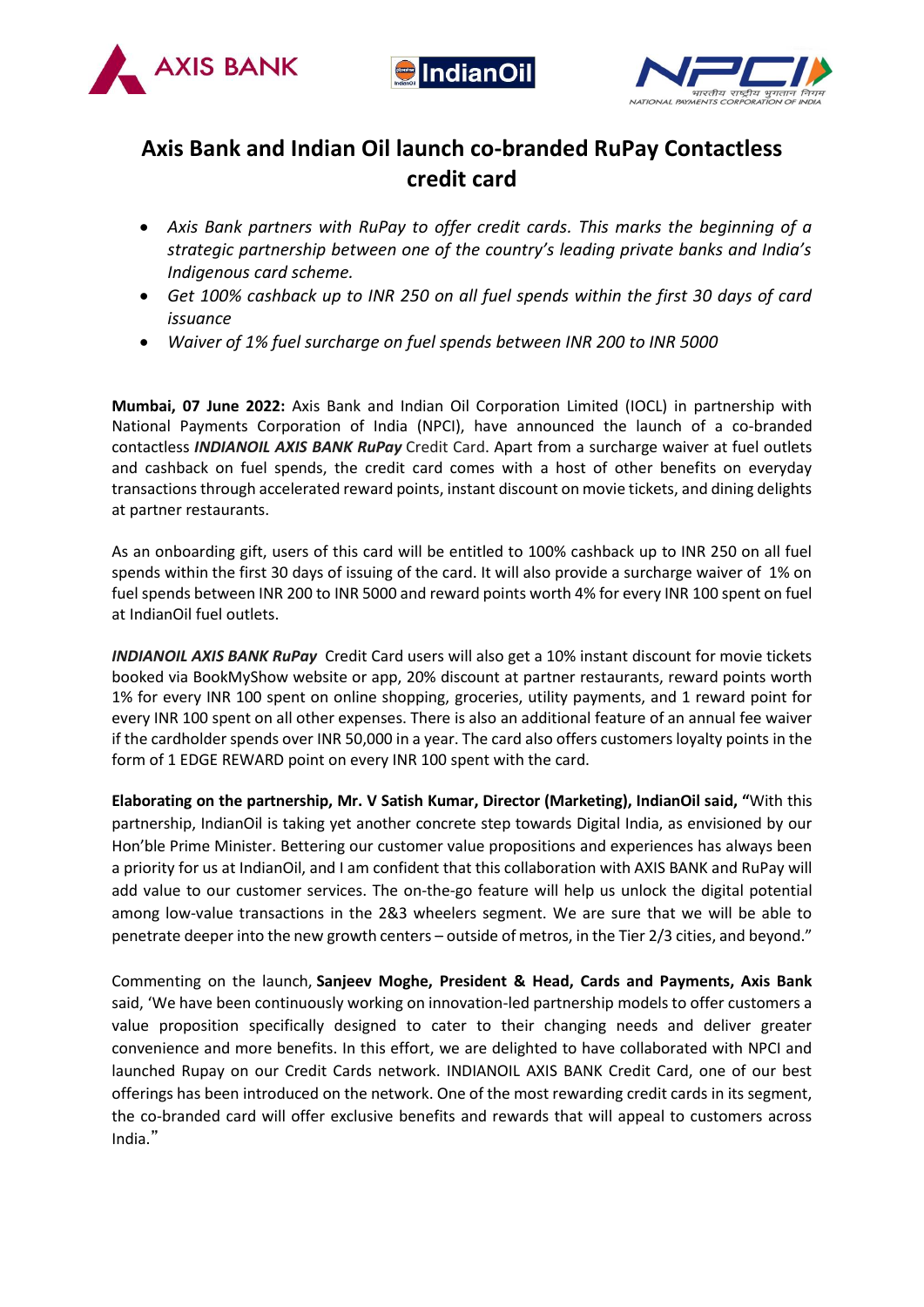





**Speaking at the launch, Ms. Praveena Rai, COO, NPCI** said, "We are delighted to partner with Axis Bank - one of the largest private sector banks in India, and IndianOil - India's flagship national oil company for the launch of **INDIANOIL AXIS BANK RuPay** Credit Card. With RuPay, we aim to offer innovative as well as customized benefits on the card backed by cutting-edge technology to provide a safe and rewarding experience to millions of customers. Together through this strategic partnership, we will continue to work to make a difference in the lives of our customers. We are glad to witness RuPay progressively establishing itself as a modern, contemporary and youthful brand and we are confident that this launch is a step ahead to make RuPay the preferred credit card for India."

Customers can apply for the card physically or digitally.





## **About Indian Oil Corporation Limited:**

#### **About Indian Oil Corporation Limited:**

IndianOil is a diversified, integrated energy major with presence in almost all the streams of oil, gas, petrochemicals, and alternative energy sources. With a net profit of Rs. 24,184 crores for the fiscal 2021-22, IndianOil is one the largest and most trusted corporates in the country, touching the lives of over a billion Indians. With a 33,500-plus workforce, extensive refining, distribution & marketing infrastructure, and advanced R&D facilities, IndianOil has provided energy access to millions of people across the length and breadth of the country through its ever-expanding network of customer touchpoints, currently numbering over 50,000.

## **About Axis Bank:**

Axis Bank is the third largest private sector bank in India. Axis Bank offers the entire spectrum of services to customer segments covering Large and Mid-Corporates, SME, Agriculture and Retail Businesses. With its 4,758 domestic branches (including extension counters) and 10,990 ATMs across the country as on 31st March 2022, the network of Axis Bank spreads across 2,702 cities and towns, enabling the Bank to reach out to a large crosssection of customers with an array of products and services. The Axis Group includes Axis Mutual Fund, Axis Securities Ltd., Axis Finance, Axis Trustee, Axis Capital, A.TReDS Ltd., Freecharge and Axis Bank Foundation.

For further information on Axis Bank, please refer to the website[: https://www.axisbank.com](https://www.axisbank.com/)

## **About NPCI**

National Payments Corporation of India (NPCI) was incorporated in 2008 as an umbrella organization for operating retail payments and settlement systems in India. NPCI has created a robust payment and settlement infrastructure in the country. It has changed the way payments are made in India through a bouquet of retail payment products such as RuPay card, Immediate Payment Service (IMPS), Unified Payments Interface (UPI), Bharat Interface for Money (BHIM), BHIM Aadhaar, National Electronic Toll Collection (NETC Fastag) and Bharat BillPay. NPCI is focused on bringing innovations in the retail payment systems through the use of technology and is relentlessly working to transform India into a digital economy. It is facilitating secure payments solutions with nationwide accessibility at minimal cost in furtherance of India's aspiration to be a fully digital society. For more information, visit:<https://www.npci.org.in/>